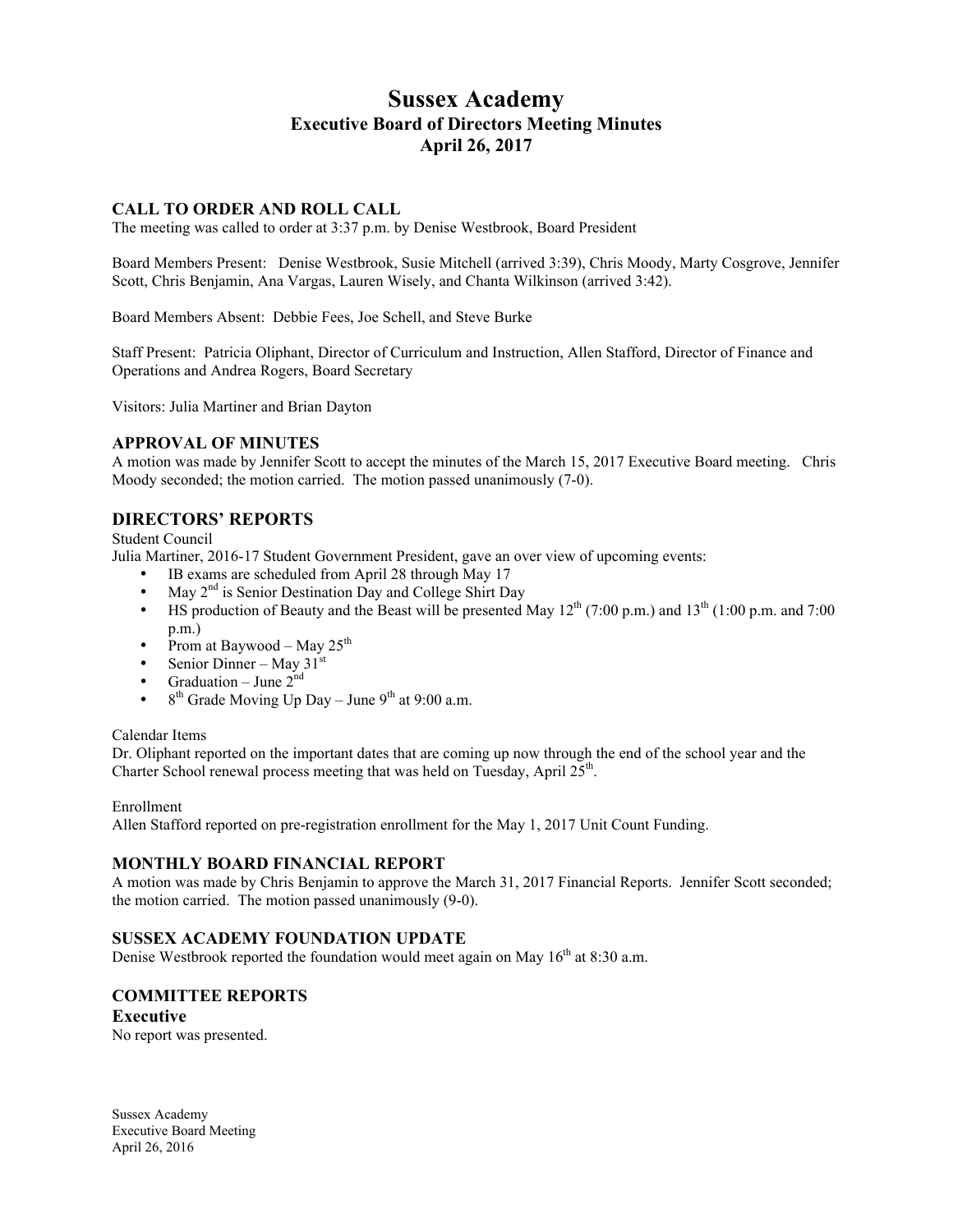### **Finance**

Allen Stafford reported that the finance committee met on April 25<sup>th</sup>. Mr. Stafford made a request from the Sports Boosters to assist in paying for an ice machine that would be kept in the NEST for sporting events.

Mr. Stafford reported that the Aquatics Center is currently using Square to process credit card payments but due to restrictions on State held accounts we have not been able to link Square to our aquatics appropriation. Moving forward we plan on using a payment system called Glover Go to accept payments. Denise Westbrook made a motion to authorize the name change of the PNC Account to "Cash Receivables" pending a conversation with the auditor's office on Friday, April 28, 2017. Susie Mitchell seconded; the motion carried. The motion passed unanimously (9-0).

Denise Westbrook made a motion to use the Cash Receivables (Petty Cash) account to link with Square so that we can get funds deposited there from March and April credit cards payments pending a conversation with the auditor's office on Friday, April 28, 2017. Jennifer Scott seconded; the motion carried. The motion passed unanimously (9- 0).

# **Recognition**

No report was presented.

**Outreach** Written report was presented.

# **Building and Grounds**

No report was presented.

# **Program Development**

No report was presented.

## **Athletics**

Written report was presented.

## **Legislative**

No report was presented.

## **Governance**

A written report was presented.

## **Succession Planning**

No report was presented.

### **OLD BUSINESS**

Board Applications Sussex Academy is currently accepting applications for new board members. An application is posted on the school's web site.

### **NEW BUSINESS**

School Schedule Denise Westbrook made a motion to approve a change in the 2017-18 regular student day from 7:55 a.m. until 2:55 p.m. to 8:10 a.m. until 2:55 p.m. Marty Cosgrove seconded; the motion carried. The motion passed unanimously.  $(9-0)$ .

## **PUBLIC COMMENTS**

There were no public comments.

Sussex Academy Executive Board Meeting April 26, 2016